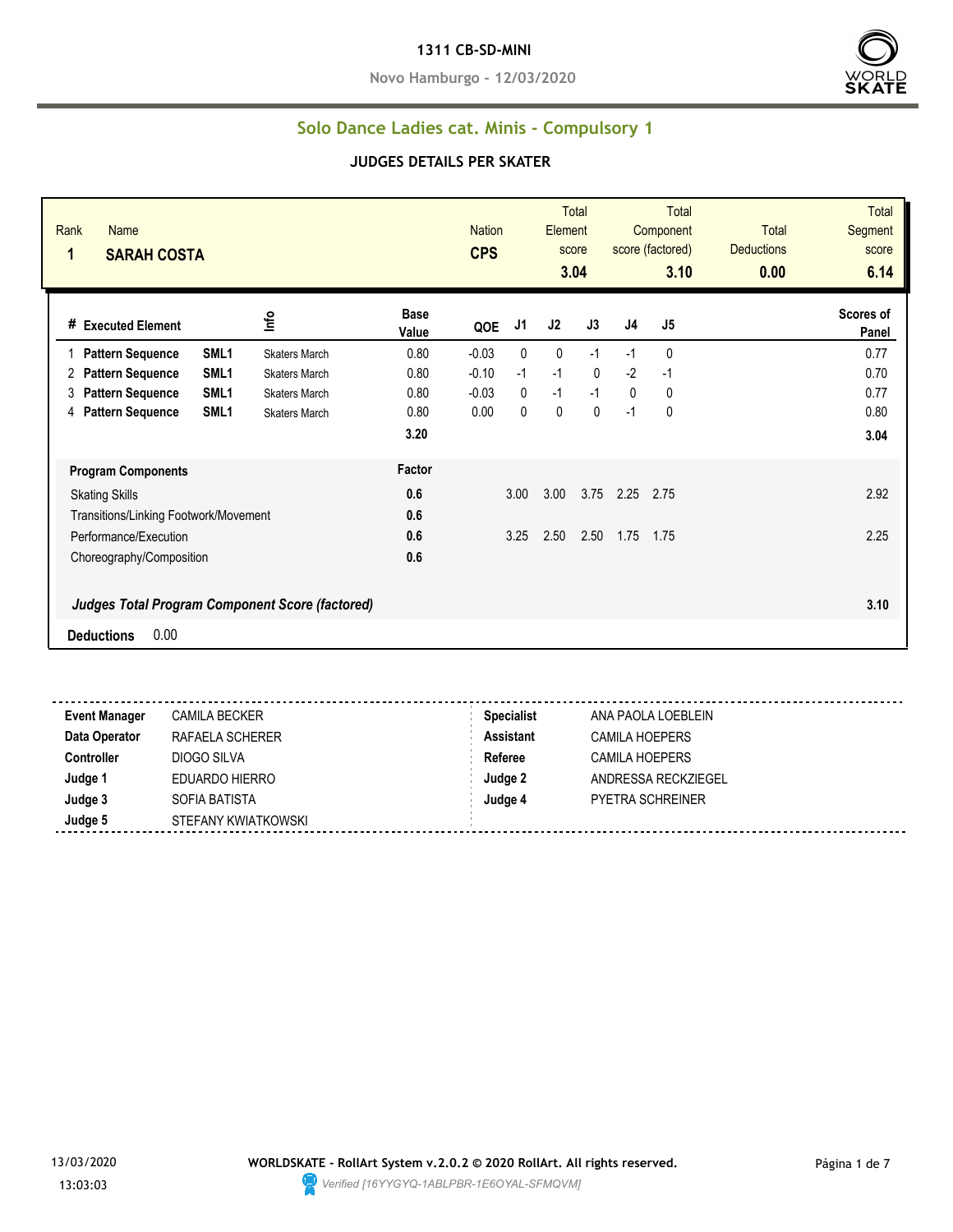| Rank<br><b>Name</b><br>$\overline{2}$<br><b>JÚLIA KAYSER REINHEIMER</b> |                      |                      | <b>Nation</b><br><b>PAP</b> |      | Element | <b>Total</b><br>score<br>2.70 |                | <b>Total</b><br>Component<br>score (factored)<br>3.00 | <b>Total</b><br><b>Deductions</b><br>0.00 | <b>Total</b><br><b>Segment</b><br>score<br>5.70 |
|-------------------------------------------------------------------------|----------------------|----------------------|-----------------------------|------|---------|-------------------------------|----------------|-------------------------------------------------------|-------------------------------------------|-------------------------------------------------|
| #<br><b>Executed Element</b>                                            | lnfo                 | <b>Base</b><br>Value | QOE                         | J1   | J2      | J3                            | J <sub>4</sub> | J5                                                    |                                           | Scores of<br>Panel                              |
| SML <sub>1</sub><br><b>Pattern Sequence</b>                             | <b>Skaters March</b> | 0.80                 | 0.00                        | $-1$ | 0       | $\mathbf{0}$                  | $\mathbf{0}$   | $+1$                                                  |                                           | 0.80                                            |
| <b>SMLB</b><br><b>Pattern Sequence</b><br>2                             | <b>Skaters March</b> | 0.50                 | $-0.07$                     | $-1$ | $-1$    | $\mathbf{0}$                  | $-1$           | 0                                                     |                                           | 0.43                                            |
| <b>Pattern Sequence</b><br>SML <sub>1</sub><br>3                        | <b>Skaters March</b> | 0.80                 | $-0.03$                     | $-1$ | $-1$    | $\mathbf{0}$                  | $\mathbf{0}$   | 0                                                     |                                           | 0.77                                            |
| <b>Pattern Sequence</b><br>SML <sub>1</sub><br>4                        | <b>Skaters March</b> | 0.80                 | $-0.10$                     | $-2$ | $-1$    | $-1$                          | $-1$           | 0                                                     |                                           | 0.70                                            |
|                                                                         |                      | 2.90                 |                             |      |         |                               |                |                                                       |                                           | 2.70                                            |
| <b>Program Components</b>                                               |                      | Factor               |                             |      |         |                               |                |                                                       |                                           |                                                 |
| <b>Skating Skills</b>                                                   |                      | 0.6                  |                             | 2.75 | 2.75    | 2.75                          | 2.75           | 2.75                                                  |                                           | 2.75                                            |
| Transitions/Linking Footwork/Movement                                   |                      | 0.6                  |                             |      |         |                               |                |                                                       |                                           |                                                 |
| Performance/Execution                                                   |                      | 0.6                  |                             | 2.25 | 2.25    | 2.25                          | 2.25           | 2.75                                                  |                                           | 2.25                                            |
| Choreography/Composition                                                |                      | 0.6                  |                             |      |         |                               |                |                                                       |                                           |                                                 |
| <b>Judges Total Program Component Score (factored)</b>                  |                      |                      |                             |      |         |                               |                |                                                       |                                           | 3.00                                            |
| 0.00<br><b>Deductions</b>                                               |                      |                      |                             |      |         |                               |                |                                                       |                                           |                                                 |

| <b>Event Manager</b> | CAMILA BECKER       | <b>Specialist</b> | ANA PAOLA LOEBLEIN      |
|----------------------|---------------------|-------------------|-------------------------|
| Data Operator        | RAFAELA SCHERER     | <b>Assistant</b>  | <b>CAMILA HOEPERS</b>   |
| <b>Controller</b>    | DIOGO SILVA         | Referee           | CAMILA HOEPERS          |
| Judge 1              | EDUARDO HIERRO      | Judge 2           | ANDRESSA RECKZIEGEL     |
| Judge 3              | SOFIA BATISTA       | Judge 4           | <b>PYETRA SCHREINER</b> |
| Judge 5              | STEFANY KWIATKOWSKI |                   |                         |

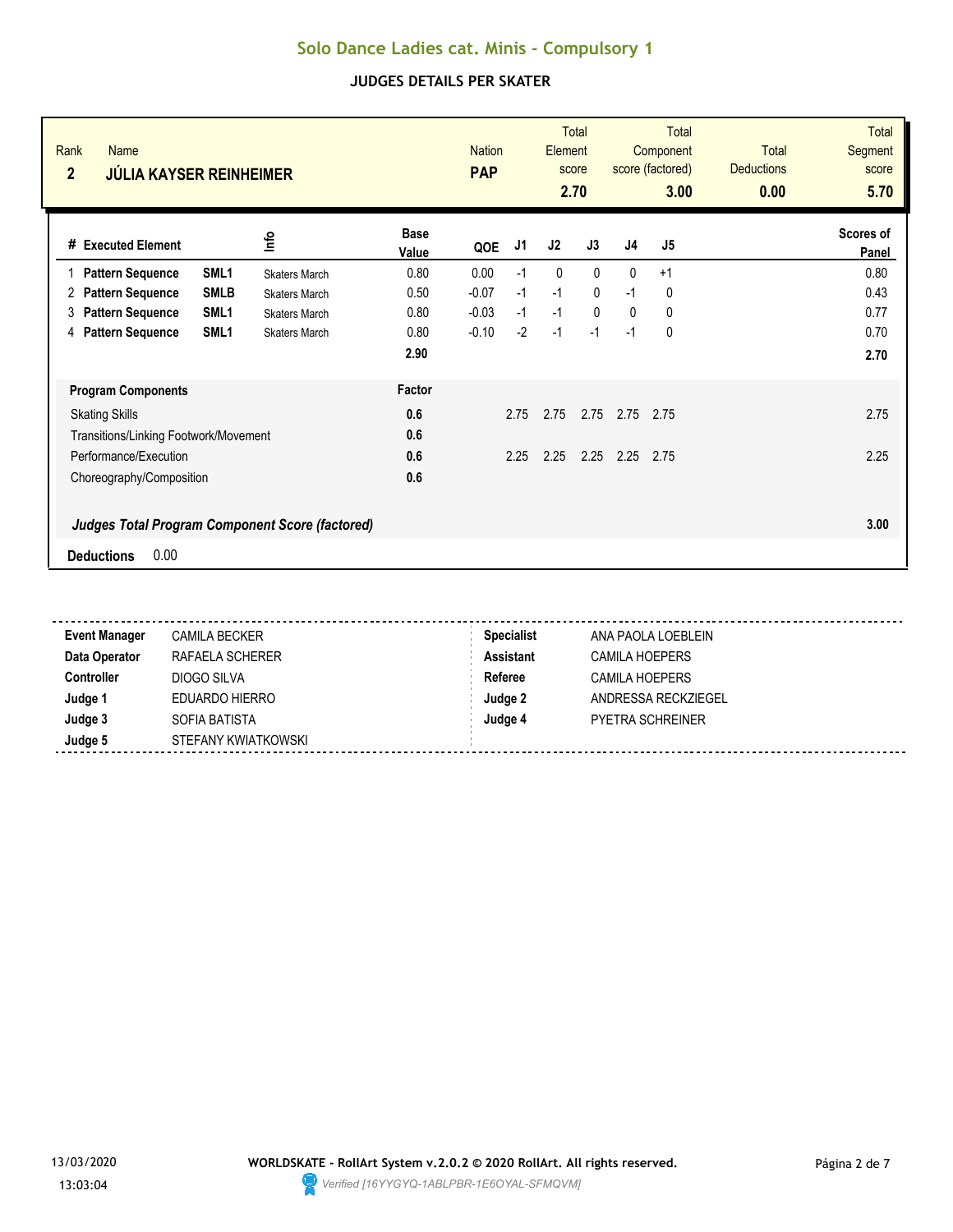| Rank<br><b>Name</b><br>3<br><b>ISABELA PEDRON BORGES</b> |                      |                      | <b>Nation</b><br><b>CCP</b> |      | <b>Element</b> | <b>Total</b><br>score<br>1.87 |                | <b>Total</b><br>Component<br>score (factored)<br>2.85 | <b>Total</b><br><b>Deductions</b><br>0.00 | <b>Total</b><br><b>Segment</b><br>score<br>4.72 |
|----------------------------------------------------------|----------------------|----------------------|-----------------------------|------|----------------|-------------------------------|----------------|-------------------------------------------------------|-------------------------------------------|-------------------------------------------------|
| #<br><b>Executed Element</b>                             | lnfo                 | <b>Base</b><br>Value | QOE                         | J1   | J2             | J3                            | J <sub>4</sub> | J5                                                    |                                           | Scores of<br>Panel                              |
| <b>SMLB</b><br><b>Pattern Sequence</b><br>1              | <b>Skaters March</b> | 0.50                 | 0.00                        | $-1$ | 0              | $\mathbf{0}$                  | $\mathbf{0}$   | 0                                                     |                                           | 0.50                                            |
| <b>SMLB</b><br><b>Pattern Sequence</b><br>2              | <b>Skaters March</b> | 0.50                 | $-0.07$                     | $-1$ | $-1$           | $-1$                          | $\mathbf{0}$   | 0                                                     |                                           | 0.43                                            |
| <b>SMLB</b><br><b>Pattern Sequence</b><br>3              | <b>Skaters March</b> | 0.50                 | $-0.03$                     | $-1$ | $\mathbf 0$    | $-1$                          | 0              | 0                                                     |                                           | 0.47                                            |
| <b>Pattern Sequence</b><br><b>SMLB</b><br>4              | <b>Skaters March</b> | 0.50                 | $-0.03$                     | $-1$ | $-1$           | $\mathbf{0}$                  | $\mathbf{0}$   | 0                                                     |                                           | 0.47                                            |
|                                                          |                      | 2.00                 |                             |      |                |                               |                |                                                       |                                           | 1.87                                            |
| <b>Program Components</b>                                |                      | Factor               |                             |      |                |                               |                |                                                       |                                           |                                                 |
| <b>Skating Skills</b>                                    |                      | 0.6                  |                             | 2.25 | 2.75           | 2.25                          | 2.50           | 2.25                                                  |                                           | 2.33                                            |
| Transitions/Linking Footwork/Movement                    |                      | 0.6                  |                             |      |                |                               |                |                                                       |                                           |                                                 |
| Performance/Execution                                    |                      | 0.6                  |                             | 2.50 | 2.25           | 3.00                          | 2.50           | 1.75                                                  |                                           | 2.42                                            |
| Choreography/Composition                                 |                      | 0.6                  |                             |      |                |                               |                |                                                       |                                           |                                                 |
| <b>Judges Total Program Component Score (factored)</b>   |                      |                      |                             |      |                |                               |                |                                                       |                                           | 2.85                                            |
| 0.00<br><b>Deductions</b>                                |                      |                      |                             |      |                |                               |                |                                                       |                                           |                                                 |

| <b>Event Manager</b> | <b>CAMILA BECKER</b> | <b>Specialist</b> | ANA PAOLA LOEBLEIN      |
|----------------------|----------------------|-------------------|-------------------------|
| Data Operator        | RAFAELA SCHERER      | <b>Assistant</b>  | <b>CAMILA HOEPERS</b>   |
| <b>Controller</b>    | DIOGO SILVA          | Referee           | <b>CAMILA HOEPERS</b>   |
| Judge 1              | EDUARDO HIERRO       | Judge 2           | ANDRESSA RECKZIEGEL     |
| Judge 3              | SOFIA BATISTA        | Judge 4           | <b>PYETRA SCHREINER</b> |
| Judge 5              | STEFANY KWIATKOWSKI  |                   |                         |

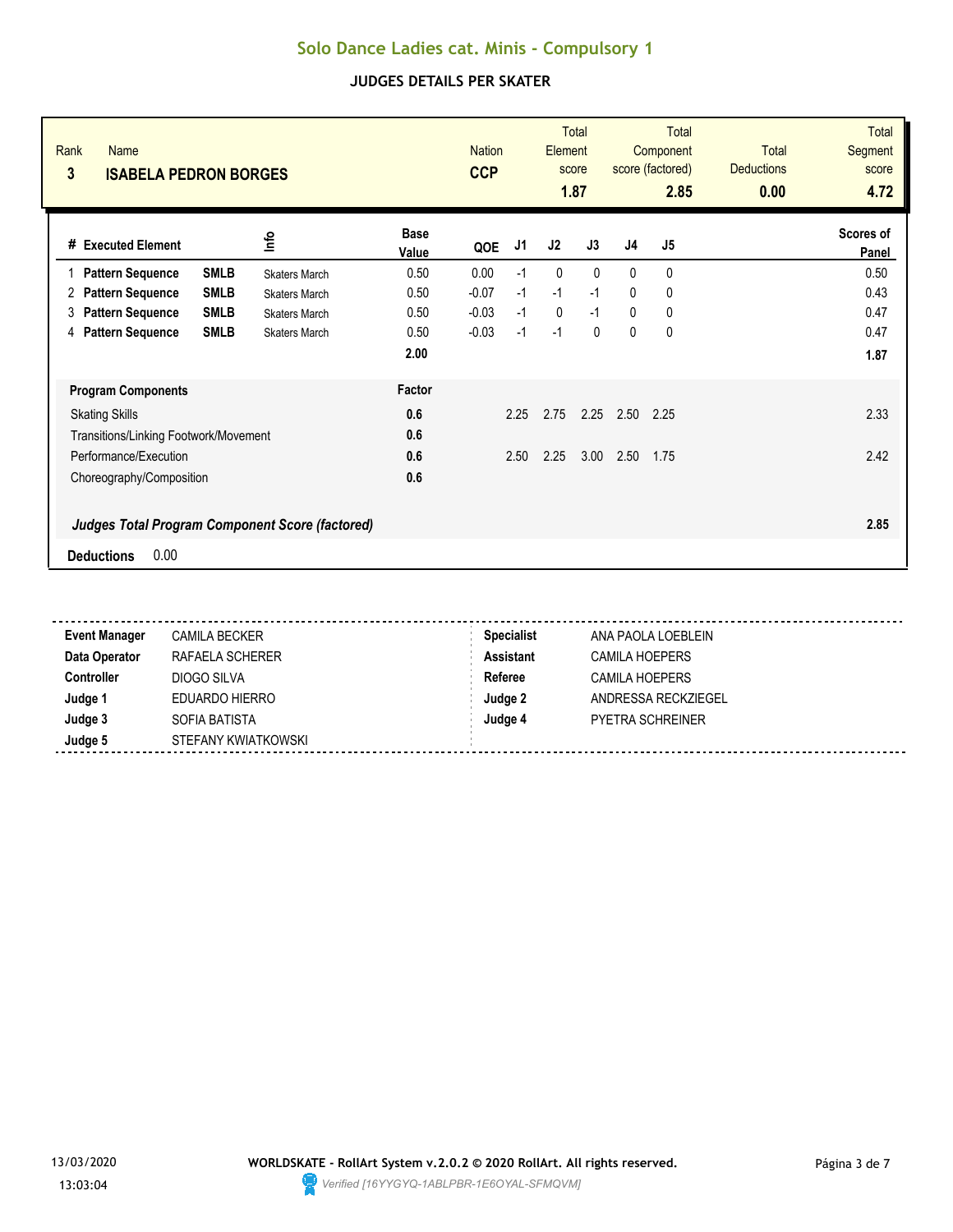| Rank<br><b>Name</b><br>4<br><b>LUMI KANEDA DE OLIVEIRA</b> |                      |                      | <b>Nation</b><br><b>CCP</b> |      | <b>Element</b> | <b>Total</b><br>score<br>1.60 |                | <b>Total</b><br>Component<br>score (factored)<br>2.75 | <b>Total</b><br><b>Deductions</b><br>0.00 | <b>Total</b><br><b>Segment</b><br>score<br>4.35 |
|------------------------------------------------------------|----------------------|----------------------|-----------------------------|------|----------------|-------------------------------|----------------|-------------------------------------------------------|-------------------------------------------|-------------------------------------------------|
| #<br><b>Executed Element</b>                               | lnfo                 | <b>Base</b><br>Value | QOE                         | J1   | J2             | J3                            | J <sub>4</sub> | J5                                                    |                                           | Scores of<br>Panel                              |
| <b>SMLB</b><br><b>Pattern Sequence</b><br>1                | <b>Skaters March</b> | 0.50                 | $-0.10$                     | $-2$ | $-1$           | $-1$                          | $-1$           | $-1$                                                  |                                           | 0.40                                            |
| <b>SMLB</b><br><b>Pattern Sequence</b><br>2                | <b>Skaters March</b> | 0.50                 | $-0.10$                     | $-1$ | $-1$           | $-2$                          | $-1$           | 0                                                     |                                           | 0.40                                            |
| <b>SMLB</b><br><b>Pattern Sequence</b><br>3                | <b>Skaters March</b> | 0.50                 | $-0.10$                     | $-2$ | $-1$           | $-1$                          | $-1$           | 0                                                     |                                           | 0.40                                            |
| <b>SMLB</b><br><b>Pattern Sequence</b><br>4                | <b>Skaters March</b> | 0.50                 | $-0.10$                     | $-1$ | $-1$           | $-1$                          | $-1$           | $-1$                                                  |                                           | 0.40                                            |
|                                                            |                      | 2.00                 |                             |      |                |                               |                |                                                       |                                           | 1.60                                            |
| <b>Program Components</b>                                  |                      | Factor               |                             |      |                |                               |                |                                                       |                                           |                                                 |
| <b>Skating Skills</b>                                      |                      | 0.6                  |                             | 2.50 | 2.25           | 2.25                          | 2.25           | 2.25                                                  |                                           | 2.25                                            |
| Transitions/Linking Footwork/Movement                      |                      | 0.6                  |                             |      |                |                               |                |                                                       |                                           |                                                 |
| Performance/Execution                                      |                      | 0.6                  |                             | 2.25 | 2.50           | 2.50                          | 2.25           | 2.25                                                  |                                           | 2.33                                            |
| Choreography/Composition                                   |                      | 0.6                  |                             |      |                |                               |                |                                                       |                                           |                                                 |
| <b>Judges Total Program Component Score (factored)</b>     |                      |                      |                             |      |                |                               |                |                                                       |                                           | 2.75                                            |
| 0.00<br><b>Deductions</b>                                  |                      |                      |                             |      |                |                               |                |                                                       |                                           |                                                 |

| <b>Event Manager</b> | <b>CAMILA BECKER</b> | <b>Specialist</b> | ANA PAOLA LOEBLEIN      |
|----------------------|----------------------|-------------------|-------------------------|
| Data Operator        | RAFAELA SCHERER      | <b>Assistant</b>  | CAMILA HOEPERS          |
| <b>Controller</b>    | DIOGO SILVA          | Referee           | CAMILA HOEPERS          |
| Judge 1              | EDUARDO HIERRO       | Judge 2           | ANDRESSA RECKZIEGEL     |
| Judge 3              | SOFIA BATISTA        | Judge 4           | <b>PYETRA SCHREINER</b> |
| Judge 5              | STEFANY KWIATKOWSKI  |                   |                         |

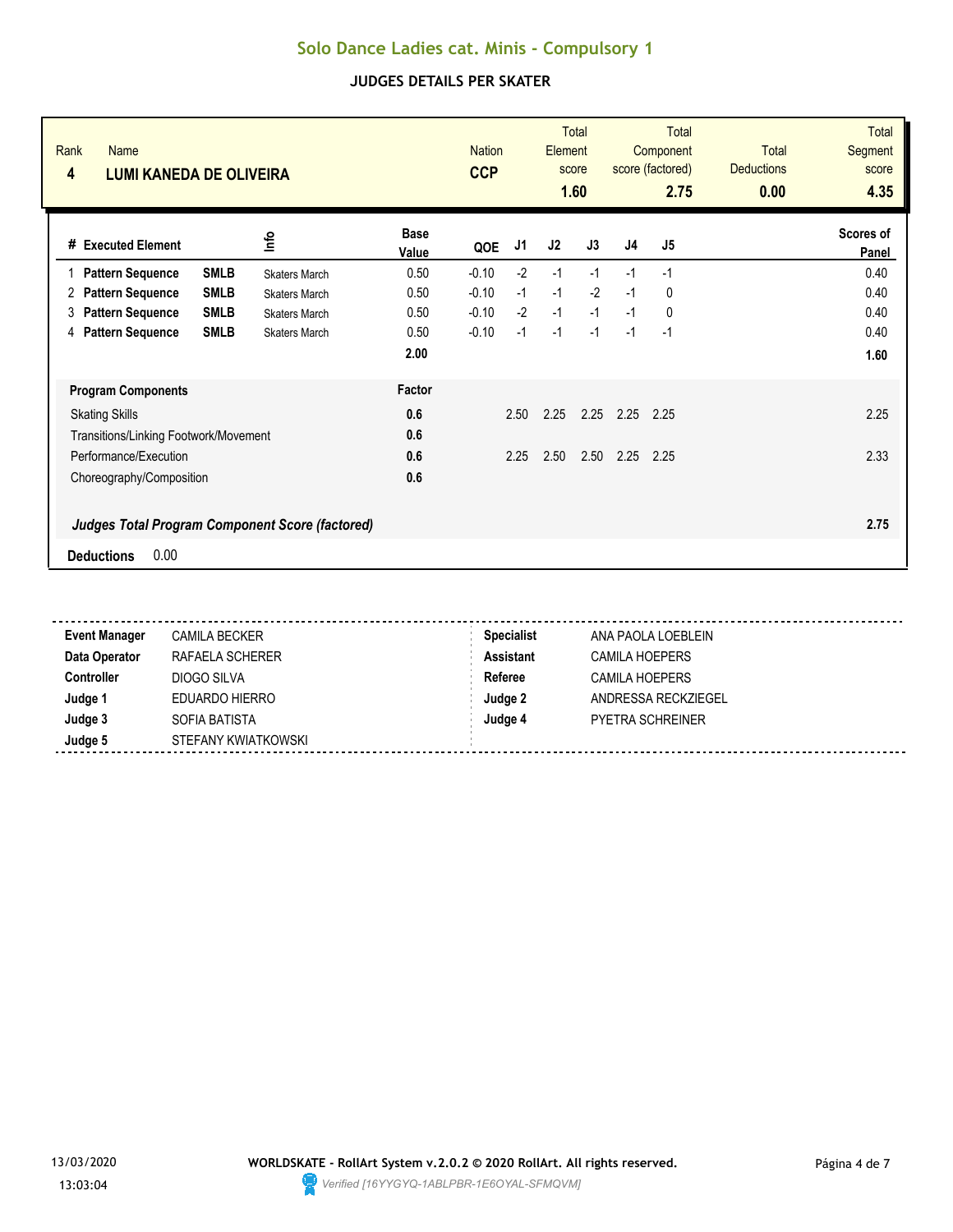| Rank<br><b>Name</b><br>5<br><b>FERNANDA QUINTANILLA</b> |                                | <b>Nation</b><br><b>AGE</b> |            | Element                          | <b>Total</b><br>score<br>0.47 |                | Total<br>Component<br>score (factored)<br>3.30 | <b>Total</b><br><b>Deductions</b><br>0.00 | <b>Total</b><br>Segment<br>score<br>3.77 |
|---------------------------------------------------------|--------------------------------|-----------------------------|------------|----------------------------------|-------------------------------|----------------|------------------------------------------------|-------------------------------------------|------------------------------------------|
| lnfo<br>#<br><b>Executed Element</b>                    | <b>Base</b><br>Value           | QOE                         | J1         | J2                               | J3                            | J <sub>4</sub> | J <sub>5</sub>                                 |                                           | Scores of<br>Panel                       |
| <b>SMLB</b><br><b>Pattern Sequence</b>                  | 0.50<br><b>Skaters March</b>   | $-0.03$                     | 0          | 0                                | $-1$                          | 0              | $-1$                                           |                                           | 0.47                                     |
| <b>NLPD</b><br><b>Pattern Sequence</b><br>2             | 0.00<br>No Level Pattern Dance | 0.00                        | 0          | $-1$                             | $-1$                          | $-1$           | $\theta$                                       |                                           | 0.00                                     |
| <b>NLPD</b><br><b>Pattern Sequence</b><br>3             | 0.00<br>No Level Pattern Dance | 0.00                        | $-1$       | $-1$                             | $\bigcap$                     | $-1$           | $-1$                                           |                                           | 0.00                                     |
| <b>Pattern Sequence</b><br><b>NLPD</b><br>4             | 0.00<br>No Level Pattern Dance | 0.00                        | $\bigcirc$ | $\begin{array}{c} \n\end{array}$ | $-1$                          | $\bigcap$      | $\begin{array}{c} \n\end{array}$               |                                           | 0.00                                     |
|                                                         | 0.50                           |                             |            |                                  |                               |                |                                                |                                           | 0.47                                     |
| <b>Program Components</b>                               | Factor                         |                             |            |                                  |                               |                |                                                |                                           |                                          |
| <b>Skating Skills</b>                                   | 0.6                            |                             | 3.00       | 3.00                             | 3.00                          | 2.50           | 2.25                                           |                                           | 2.83                                     |
| Transitions/Linking Footwork/Movement                   | 0.6                            |                             |            |                                  |                               |                |                                                |                                           |                                          |
| Performance/Execution                                   | 0.6                            |                             | 2.75       | 3.25                             | 2.25                          | 2.25           | 3.00                                           |                                           | 2.67                                     |
| Choreography/Composition                                | 0.6                            |                             |            |                                  |                               |                |                                                |                                           |                                          |
| <b>Judges Total Program Component Score (factored)</b>  |                                |                             |            |                                  |                               |                |                                                |                                           | 3.30                                     |
| 0.00<br><b>Deductions</b>                               |                                |                             |            |                                  |                               |                |                                                |                                           |                                          |

| <b>Event Manager</b> | CAMILA BECKER       | <b>Specialist</b> | ANA PAOLA LOEBLEIN      |
|----------------------|---------------------|-------------------|-------------------------|
| Data Operator        | RAFAELA SCHERER     | <b>Assistant</b>  | CAMILA HOEPERS          |
| <b>Controller</b>    | DIOGO SILVA         | Referee           | <b>CAMILA HOEPERS</b>   |
| Judge 1              | EDUARDO HIERRO      | Judge 2           | ANDRESSA RECKZIEGEL     |
| Judge 3              | SOFIA BATISTA       | Judge 4           | <b>PYETRA SCHREINER</b> |
| Judge 5              | STEFANY KWIATKOWSKI |                   |                         |

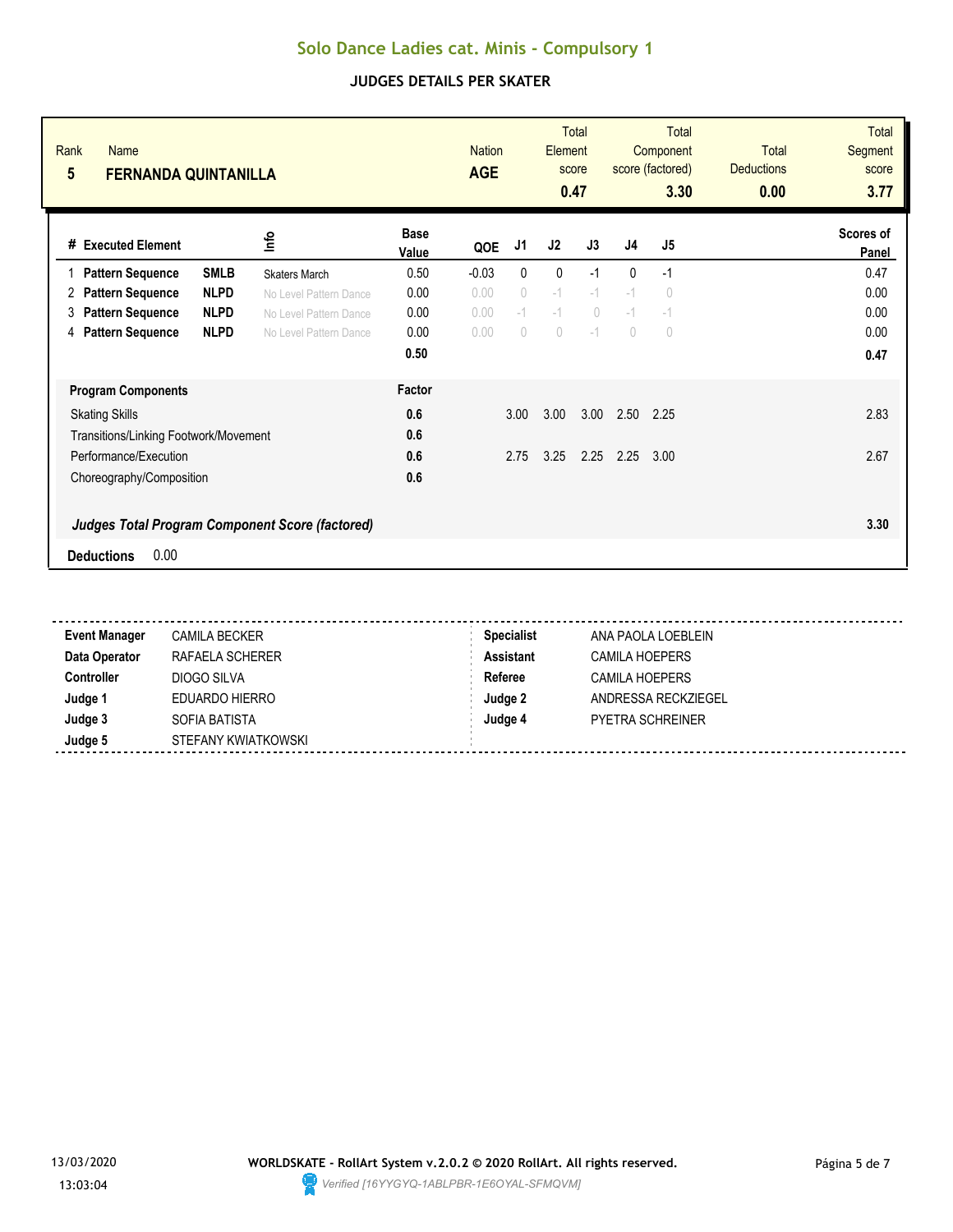| Rank<br><b>Name</b><br>$6\phantom{1}$<br><b>SOFIA BÜNDRICH GARCIA</b> |                        |                      | <b>Nation</b><br><b>APA</b> |      | Element | <b>Total</b><br>score<br>0.40 |      | Total<br>Component<br>score (factored)<br>2.55 | <b>Total</b><br><b>Deductions</b><br>0.00 | <b>Total</b><br>Segment<br>score<br>2.95 |
|-----------------------------------------------------------------------|------------------------|----------------------|-----------------------------|------|---------|-------------------------------|------|------------------------------------------------|-------------------------------------------|------------------------------------------|
| # Executed Element                                                    | lnfo                   | <b>Base</b><br>Value | QOE                         | J1   | J2      | J3                            | J4   | J <sub>5</sub>                                 |                                           | Scores of<br>Panel                       |
| <b>NLPD</b><br><b>Pattern Sequence</b>                                | No Level Pattern Dance | 0.00                 | 0.00                        | $-1$ | $-1$    | $-2$                          | $-2$ | $-1$                                           |                                           | 0.00                                     |
| <b>NLPD</b><br><b>Pattern Sequence</b><br>2                           | No Level Pattern Dance | 0.00                 | 0.00                        | $-2$ | $-1$    | $-2$                          | $-1$ | $-1$                                           |                                           | 0.00                                     |
| <b>SMLB</b><br><b>Pattern Sequence</b><br>3                           | <b>Skaters March</b>   | 0.50                 | $-0.10$                     | $-1$ | $-1$    | $-1$                          | $-1$ | $-1$                                           |                                           | 0.40                                     |
| <b>NLPD</b><br><b>Pattern Sequence</b><br>4                           | No Level Pattern Dance | 0.00                 | 0.00                        | $-1$ | $-1$    | $-2$                          | $-1$ | $-1$                                           |                                           | 0.00                                     |
|                                                                       |                        | 0.50                 |                             |      |         |                               |      |                                                |                                           | 0.40                                     |
| <b>Program Components</b>                                             |                        | Factor               |                             |      |         |                               |      |                                                |                                           |                                          |
| <b>Skating Skills</b>                                                 |                        | 0.6                  |                             | 2.75 | 2.25    | 2.25                          | 2.00 | 1.75                                           |                                           | 2.17                                     |
| Transitions/Linking Footwork/Movement                                 |                        | 0.6                  |                             |      |         |                               |      |                                                |                                           |                                          |
| Performance/Execution                                                 |                        | 0.6                  |                             | 2.50 | 2.25    | 2.25                          | 1.75 | 1.75                                           |                                           | 2.08                                     |
| Choreography/Composition                                              |                        | 0.6                  |                             |      |         |                               |      |                                                |                                           |                                          |
| <b>Judges Total Program Component Score (factored)</b>                |                        |                      |                             |      |         |                               |      |                                                |                                           | 2.55                                     |
| 0.00<br><b>Deductions</b>                                             |                        |                      |                             |      |         |                               |      |                                                |                                           |                                          |

| <b>Event Manager</b> | <b>CAMILA BECKER</b> | <b>Specialist</b> | ANA PAOLA LOEBLEIN      |
|----------------------|----------------------|-------------------|-------------------------|
| Data Operator        | RAFAELA SCHERER      | <b>Assistant</b>  | <b>CAMILA HOEPERS</b>   |
| <b>Controller</b>    | DIOGO SILVA          | Referee           | CAMILA HOEPERS          |
| Judge 1              | EDUARDO HIERRO       | Judge 2           | ANDRESSA RECKZIEGEL     |
| Judge 3              | SOFIA BATISTA        | Judge 4           | <b>PYETRA SCHREINER</b> |
| Judge 5              | STEFANY KWIATKOWSKI  |                   |                         |